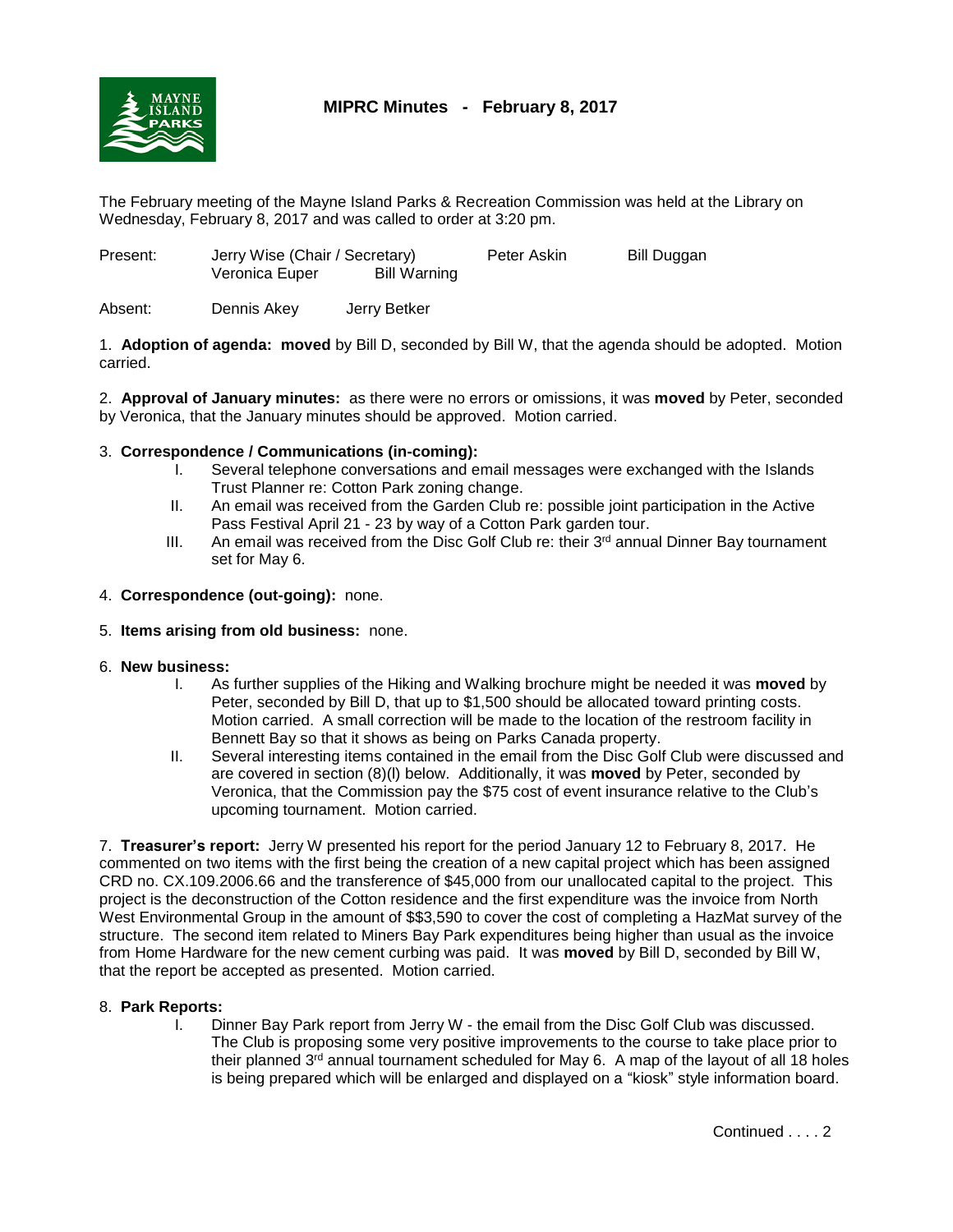The board will be constructed by the Club and installed somewhere in the vicinity of the first hole close to the current parking area for the Japanese Garden. There will also be a "rules" sign drawn up and posted on this board. **Moved** by Bill D, seconded by Bill W, that we contribute up to \$300 to the Club to assist with the costs of the kiosk. Motion carried. The actual installation of the sign board will have to wait until Jerry B returns from vacation in early March so that it can be co-ordinated with any other plans for the parking area. The Club is also planning to produce a supply of score cards which will be put in a holder on the information board. On a disappointing note, there is continuing minor vandalism happening to the hydraulic door closer at the women's washroom. On and off over the past 2 years someone either hangs from it, or otherwise applies enough pressure to bend the bracket, so that the closer no longer works properly and the door hangs open. This is particularly annoying at this time of year as the electric heater is on. It will be repaired again.

- II. Japanese Garden report from Bill W the daffodils are out but the rest of the Garden is relatively dormant. Work parties should resume in March.
- III. Miner's Bay Park report from Bill D and Bill W the tractor exchange with one from Dinner Bay Park is being scheduled for when the snow is gone. The mesh screening for the rain gutters is being pushed out by the snow but will be reinstalled when the weather allows. The Lions Club is planning a wonderful project for the Park as one of their several Canada 150 commemorative events. The current flagpole is old and on the verge of falling over so it will be replaced with three new poles all set in a proper concrete base with an explanatory bronze plaque. The poles are for the Canada flag and the BC flag, with the third one to be used for event flags such as the annual Terry Fox Run.
- IV. Henderson Park / Trails Network report from Peter the information sign has now been installed by the Conservancy on the observation platform at the foot of the Doreen McLeod trail. With the re-printing of the Hiking and Walking brochure comes a need for photographs. **Moved** by Peter, seconded by Bill W, that a contest be started for the best picture of a Park, beach access trail or regular trail to close April 30. The prize will be a \$100 gift card to be used at the Bistro at the Mayne Island Resort. Motion carried.
- V. Village Bay Park no report.
- VI. Cotton Park report from Jerry W the Islands Trust Planner called to explain that his emails last month were unfortunately lacking an explanation that the proposed meeting with the LTC was in connection with our re-zoning application. Jerry W will now meet with the Planner to set out the best method of moving the application forward in closed session. The Garden Club is proposing that we plan a joint tour of the Cotton Park gardens as part of Festival Active Pass to take place April 21 to 23. Unfortunately, the gardens have not been actively maintained and so such a tour would not be informative. We will pass this information on to the Club. However, we might be able to set up a tour of the Park from an ecological perspective and Peter will contact the Conservancy to see if they are interested in participating in such a joint venture. The HazMat survey of the structure has been completed and reveals that there are several hazardous materials and possible viruses present. From this point forward, all contractors working on or in the building must be provided with a copy of the report and confirm in writing that they have read it and understand the dangers. When we get closer to the actual deconstruction date we will have to call for tenders and involve CRD staff in formulating the final contract so that all liability issues faced by all parties to the agreement are addressed. **Moved** by Peter, seconded by Bill D, that hydro service to the structure be disconnected and the water well mothballed. Motion carried. When the hydro is shut off and deconstruction of the residence is imminent, one of the large rain water storage tanks will be moved beside the garden shed and hooked up to its rain gutter. This will provide a continuing supply of water for the gardens. Peter and Bill will be installing the new bike rack as soon as weather permits.

9. **Adjourn: moved** by Bill D, seconded by Veronica, to adjourn the meeting at 4:07 pm. Motion carried. Our next meeting will be held on March 8 at 3:20 pm at the Library.